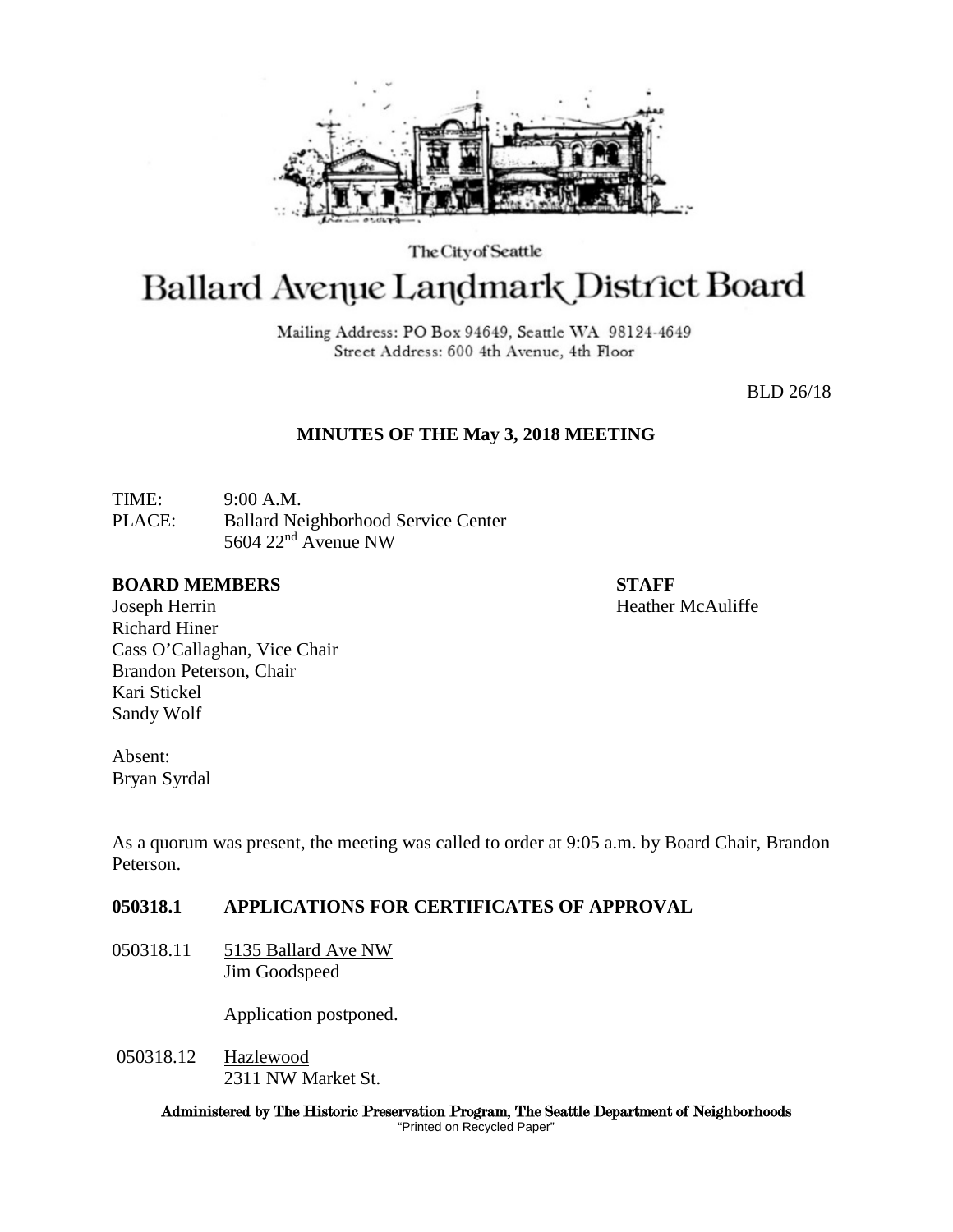Andrew Church

Application: Expand existing outdoor seating area and add signage at 2313 NW Market Street, to reflect the business's expansion.

Staff Report: Heather McAuliffe distributed materials from the application. The relevant guidelines were 7, 10 and 13.

Applicant Comment: Andrew Church clarified that the existing approved railing and bench would be extended, in the same design and materials, in front of the adjacent storefront.

Public Comment: There were no comments from the public.

Board Discussion: Board members noted that the approved sign installed in the window of the existing storefront predates the restriction on signage between 4' and 6' high in windows. For that reason, and for consistency in the design, the Board was willing to allow an exception for another sign just like the approved sign to be placed at the same height in the window. Board members concurred that the extension of the seating area met the guidelines.

Motion: Joe Herrin made a motion to approve the application as presented.

MM/SC/JH/RH 6-0-0

050318.13 D'Ambrosio Gelato 5339 Ballard Ave NW Rebecca Barrows

Application: Replace blade sign with new graphics.

Staff Report: Heather McAuliffe distributed materials from the application. The relevant guideline was 13.

Applicant Comment: The applicant explained that they were just replacing the graphics on the blade sign.

Public Comment: There were no comments from the public.

Board Discussion: Board members concurred that the change in graphics met the guidelines on signage. Sandy Wolf asked staff about the espresso sign in the window. Staff confirmed that it had not been approved by the Board.

Motion: Joe Herrin made a motion to approve the application as presented.

## MM/SC/JH/RH